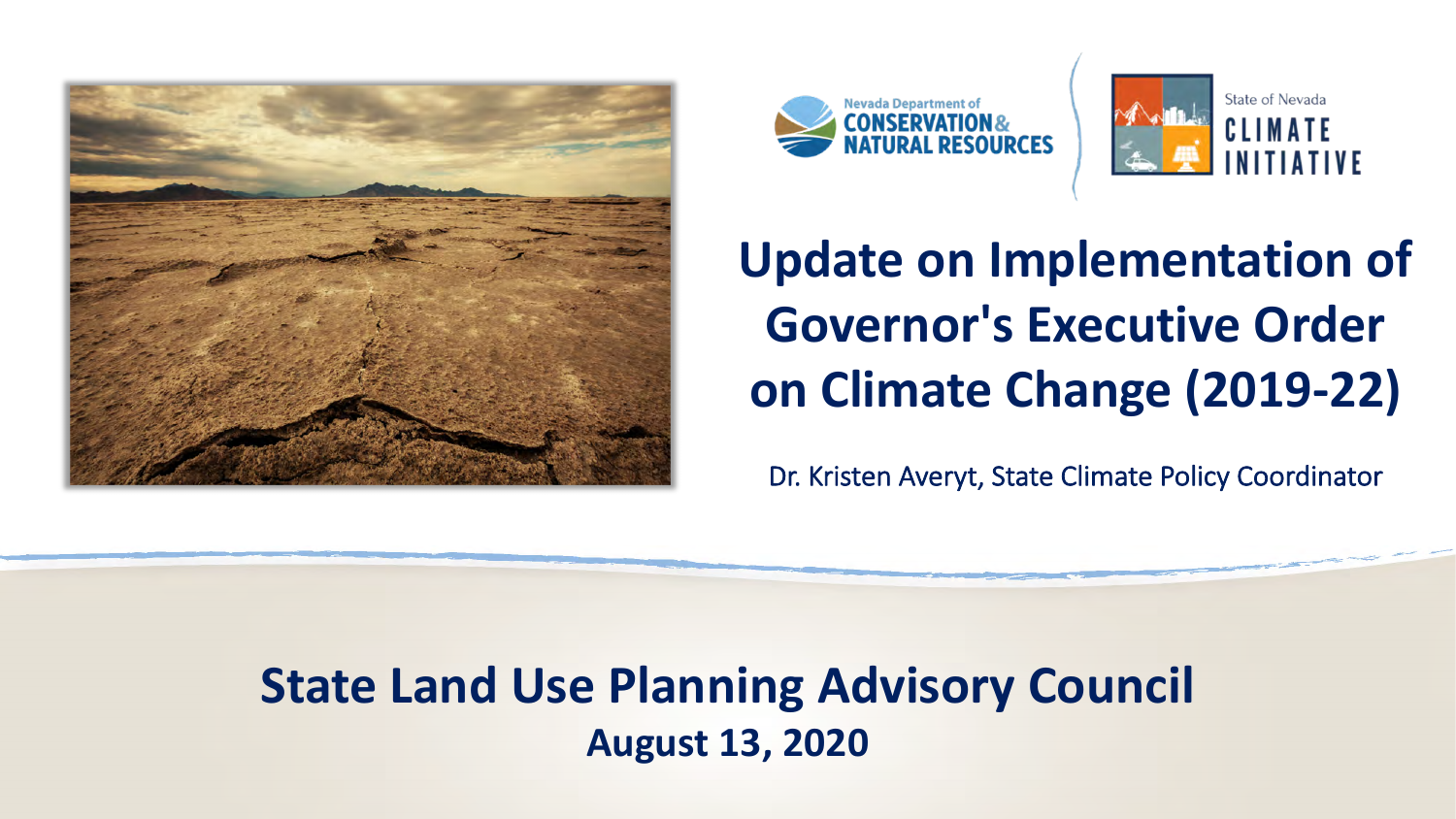## Addressing Climate Change in Nevada

- Climate Change Executive Order 2019-22 (Nov 2019) – Directing Executive Branch to Advance Nevada's Climate Goals
- Goal: Moving beyond the Renewable Portfolio Standard to focus on all sources of GHG's in NV and addressing statewide impacts from Climate Change across NV.
- Co-leads: NV Dept. of Conservation & Natural Resources and Governor's Office of Energy
- Key milestone: Develop first "State Climate Strategy" (Dec 1, 2020)
- Process: Broad collaboration across state, local agencies, informed through public outreach and participation.

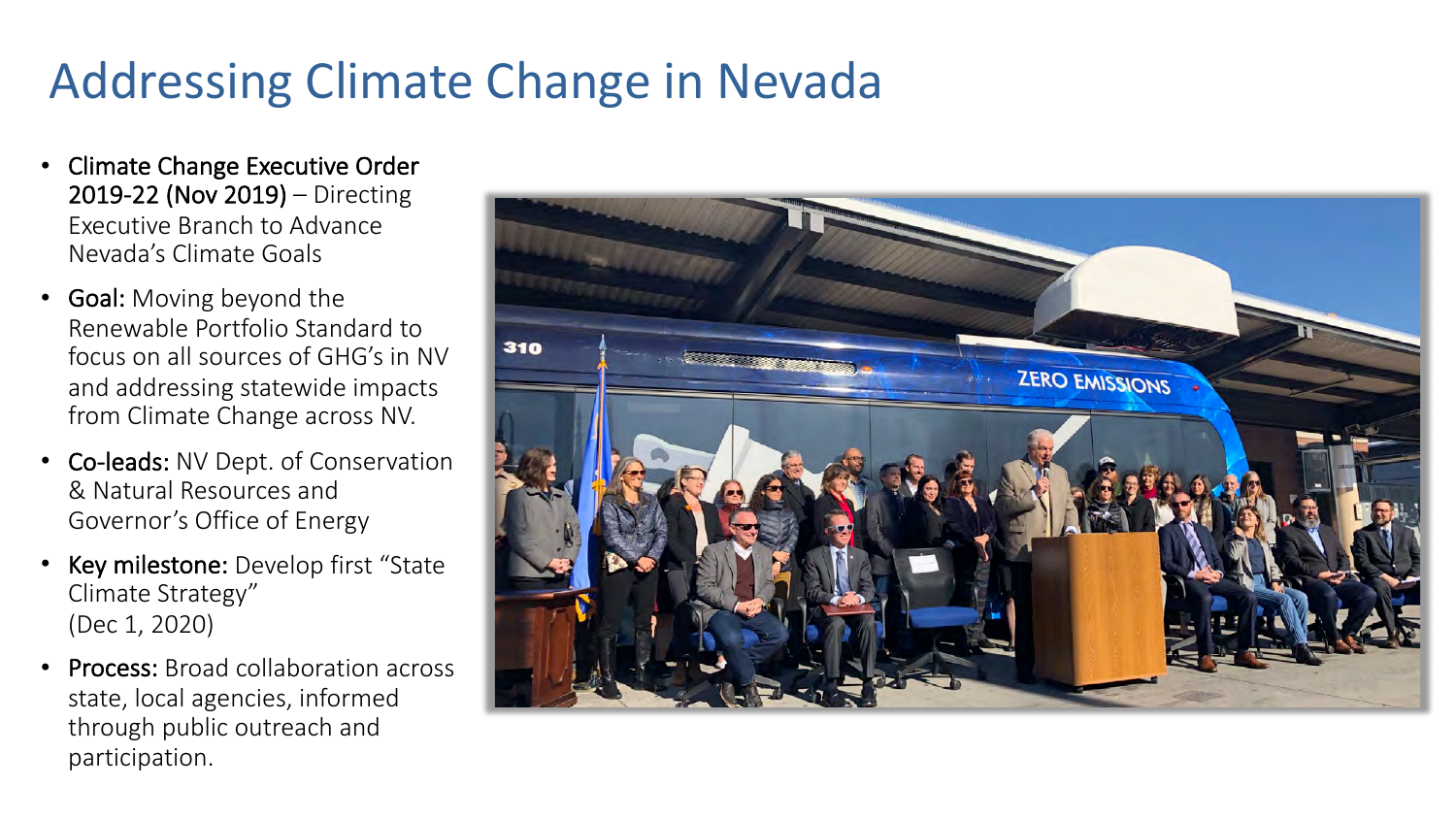## Nevada Greenhouse Gas Emissions Inventory

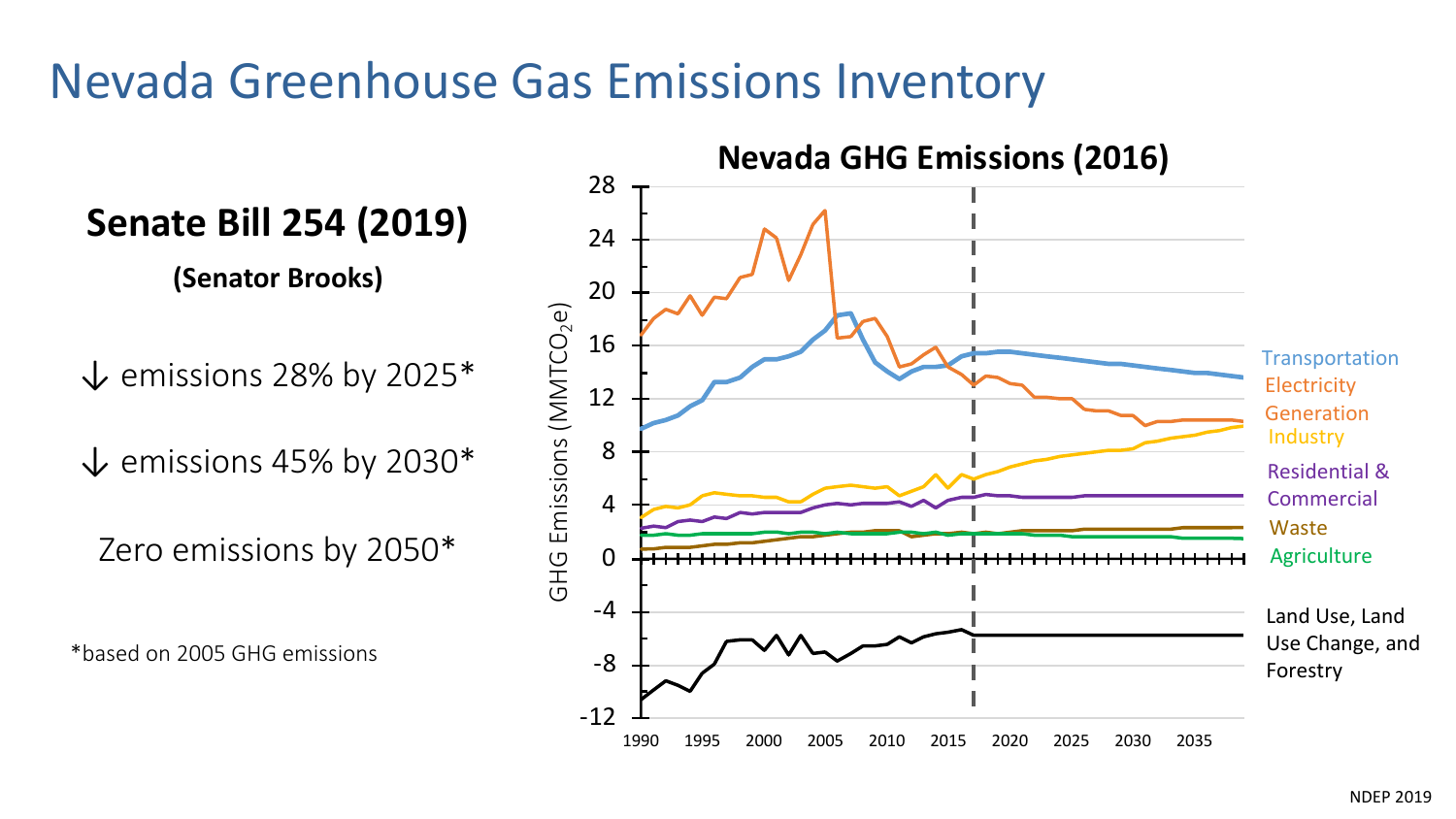### State Climate Strategy: Core Components & State Agency Partners

| <b>Climate Impacts:</b><br><b>How is Climate</b><br><b>Affecting our State?</b> | NV Department of Conservation<br>& Natural Resources<br>NV System of Higher Education | Lead by Example:<br><b>How can State</b><br><b>Agencies Reduce</b>               | NV Dept. of Transportation<br>NV Dept. of Administration<br>Governor's Office of Energy |
|---------------------------------------------------------------------------------|---------------------------------------------------------------------------------------|----------------------------------------------------------------------------------|-----------------------------------------------------------------------------------------|
| <b>Policy Analysis</b>                                                          | NV Dept. of Environmental<br>Protection<br>NV System of Higher Education              | <b>GHG Emissions?</b><br><b>Creative Climate</b><br><b>Financing</b>             | NV Climate Initiative                                                                   |
| Development,<br><b>Building, &amp; Appliance</b><br><b>Efficiency</b>           | Governor's Office of Energy<br>NV Dept. of Administration<br>Dept. of Corrections     | <b>Climate Resilience</b><br>& Adaptation                                        | NV Dept. of Conservation &<br><b>Natural Resources</b><br>Governor's Office of Energy   |
| <b>Energy &amp; Power</b>                                                       | Governor's Office of Energy<br>NV Public Utility Commission                           | <b>Climate</b><br>Governance                                                     | NV Climate Initiative                                                                   |
| Transportation &<br>Transit                                                     | NV Dept. of Transportation<br>Governor's Office of Energy                             | <b>Addressing Climate</b><br><b>Change via COVID</b><br><b>Economic Recovery</b> | NV Office of Outdoor<br>Recreation                                                      |
| Land Use & Land<br>Change                                                       | NV Dept. of Conservation &<br><b>Natural Resources</b><br>NV Dept. of Agriculture     |                                                                                  | Governor's Office of<br>Economic Development                                            |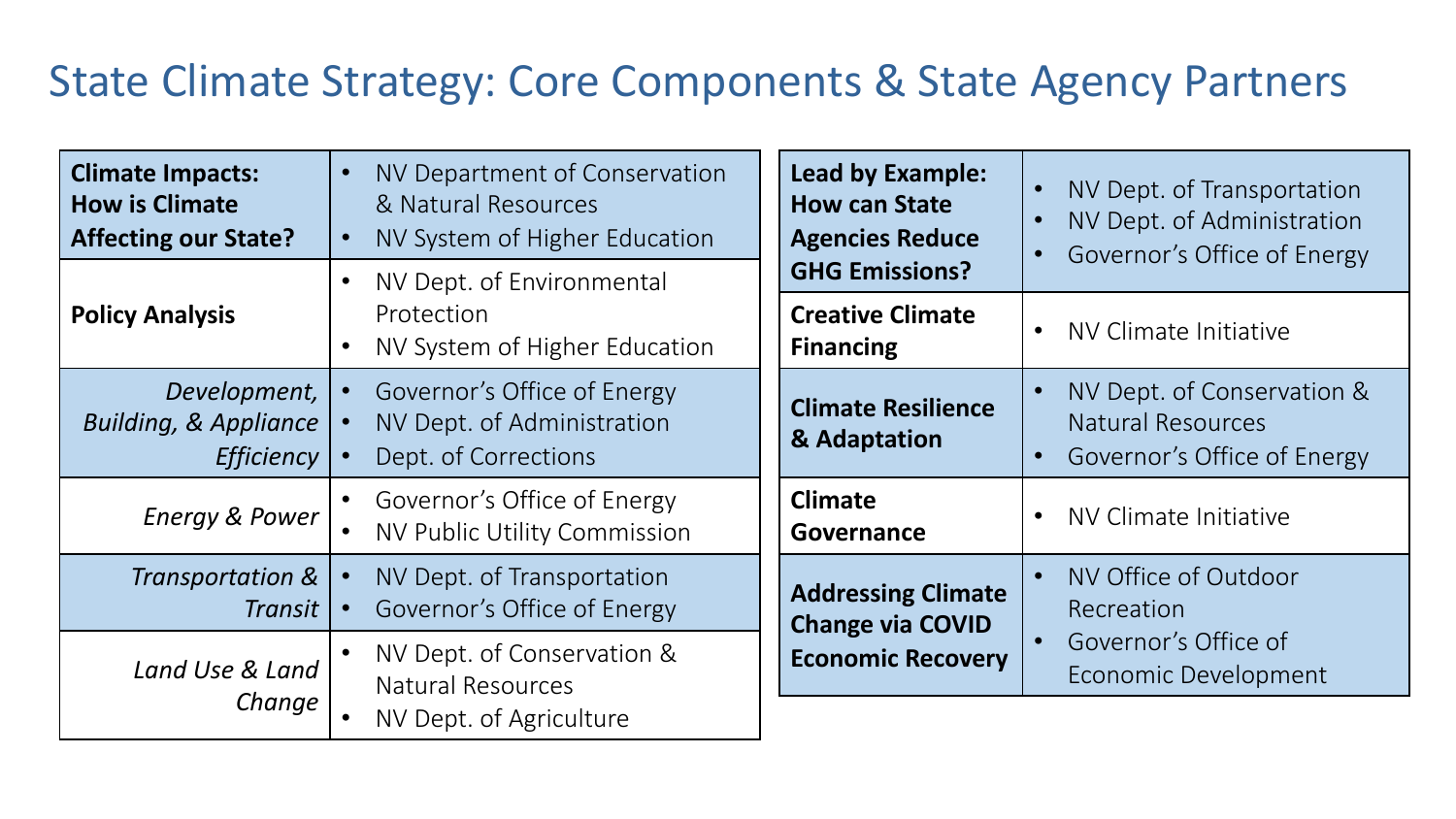## NV Stakeholder Engagement

#### **Climate Roadshow**

- Increase awareness of climate strategy
- Begin long-term dialogs around climate
- Feedback on targeted and tailored engagement

#### **Climate Survey (August–September)**

- What are community priorities and concerns about climate-related issues?
	- Wildfire, drought, flood, public health
- Set stage for climate resilience planning

General Comments & Inquiries Email: climate@dcnr.nv.gov

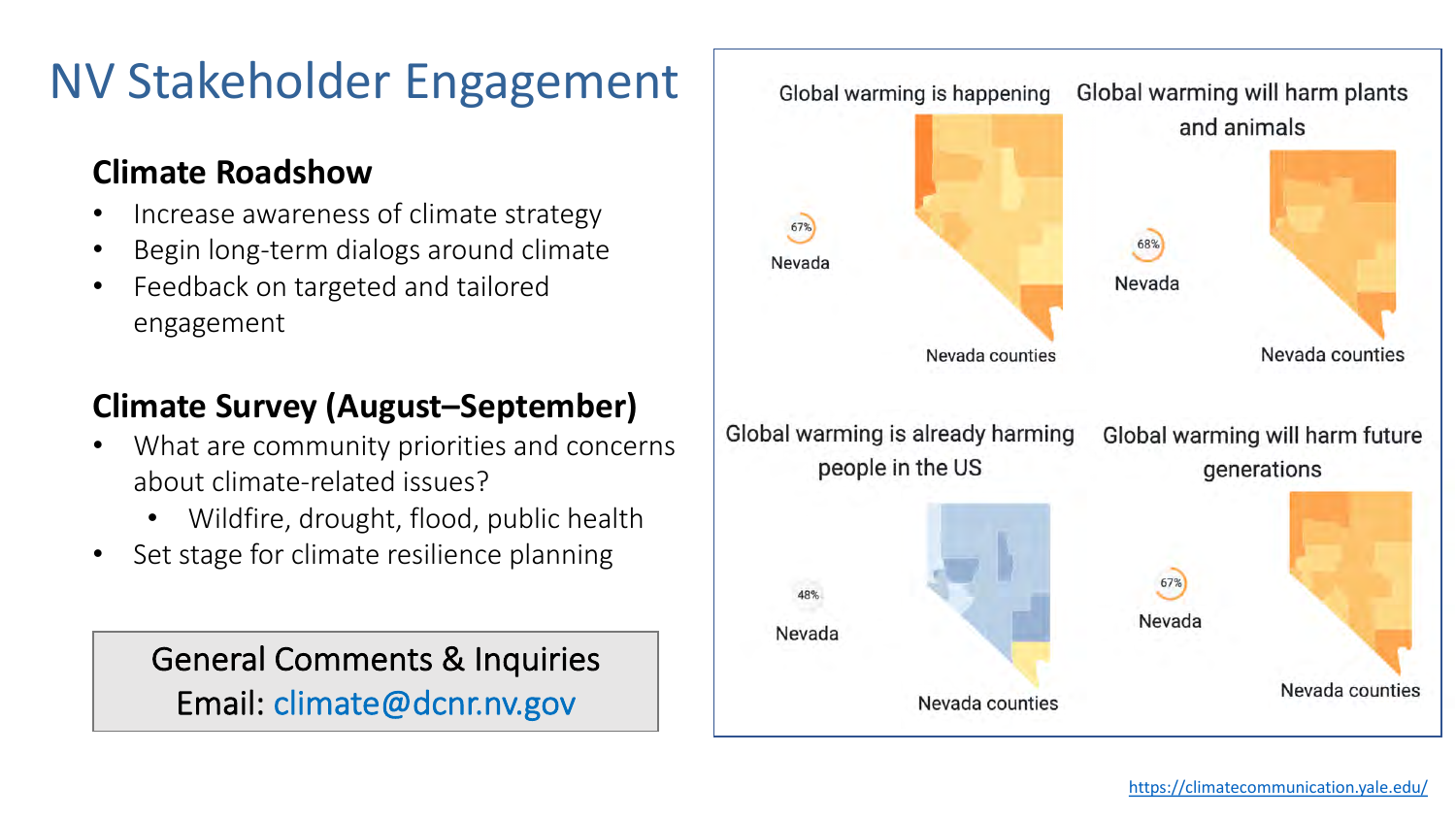## NV Stakeholder Engagement

#### **Listening Sessions (September-October)**

• Hear general perspectives and feedback from the community about different climate-related topics and potential new policies

How do you think transportation should change to reduce emissions? What do you think will help make homes and businesses more energy efficient? What are the benefits of renewable energy? How can forest management benefit communities? What win-win solutions are there for smart urban planning? What are the climate-friendly opportunities to revitalize and diversify our economy? How can climate action benefit low-income households, communities of color, indigenous peoples and other vulnerable populations?



#### Survey & Listening Session Details COMING SOON: climateaction.nv.gov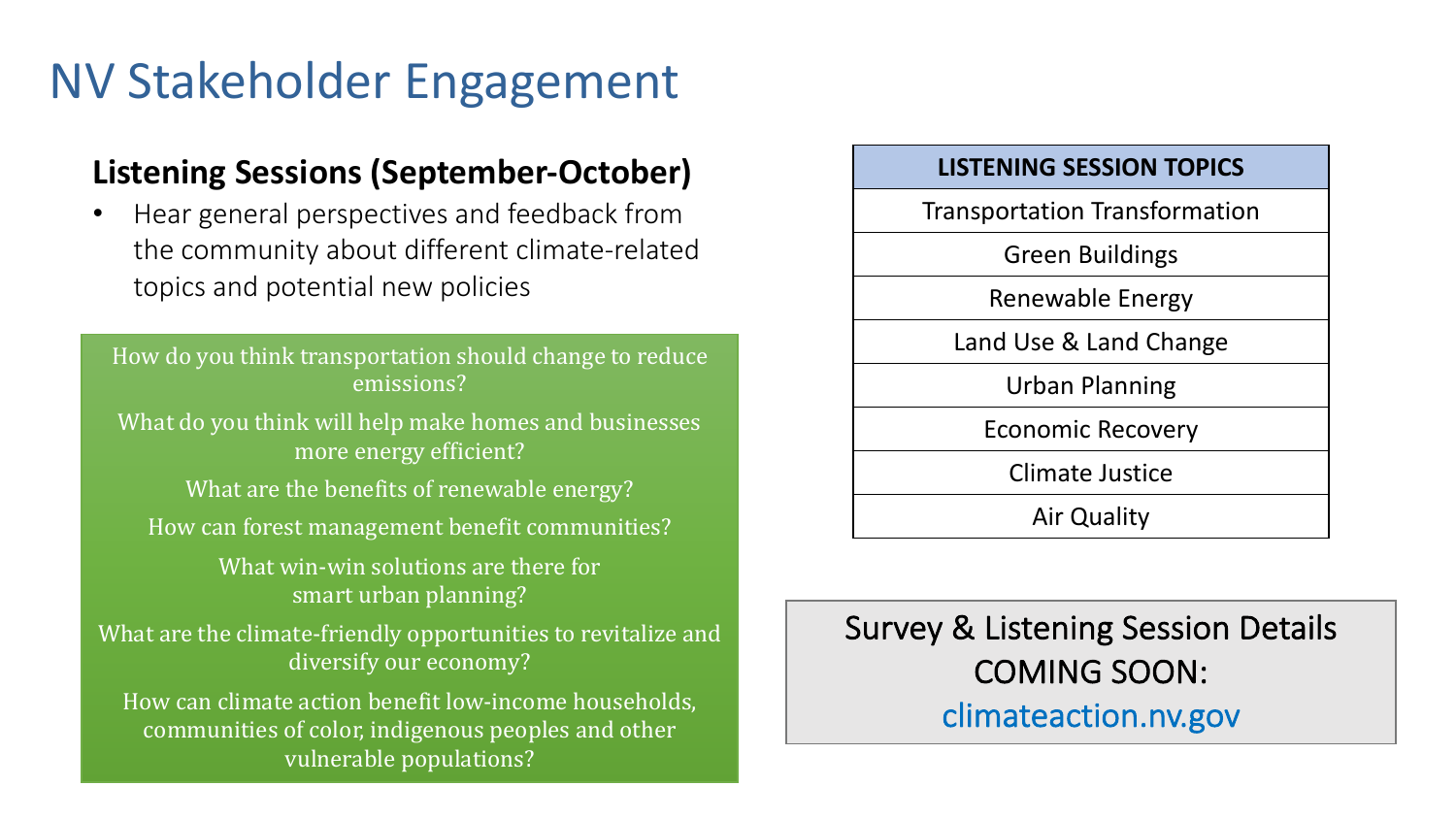## State of Nevada Climate Initiative

### **Climate Action.nv.gov**



### **COMING AUGUST 2020**

- Educational Resource
- Decision Support Portal
- Climate Action Dashboard
- Climate Strategy
- Engagement & Action